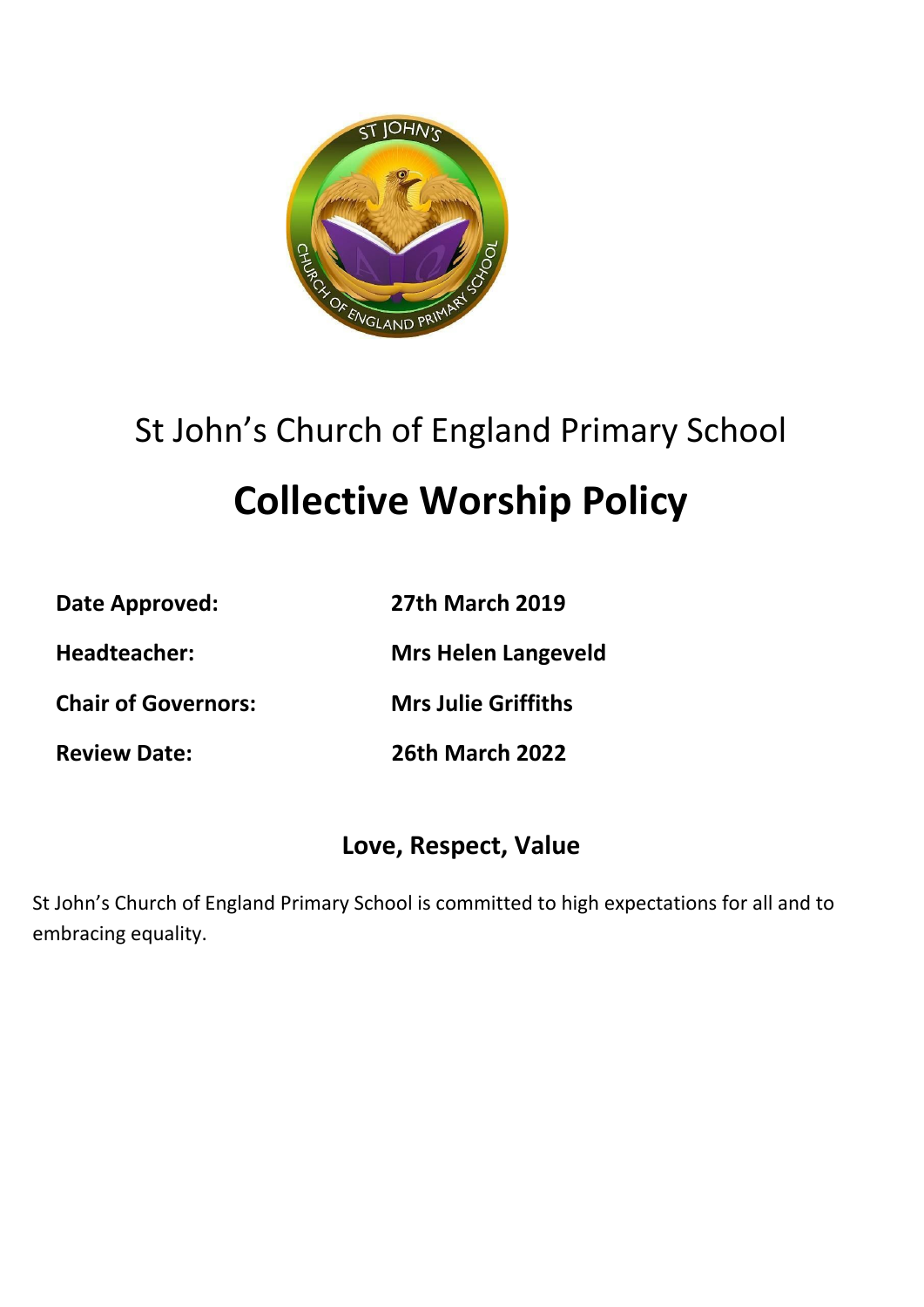*'In a church school the daily act of collective worship can play an important part in reflecting and developing the school's distinctive ethos.'* More than Caring and Sharing, John Cox Page 140

Growing Together in Love and Respect

### **Introduction**

St John's Church of England Primary School is a family where children and the whole school community come together from different cultures and walks of life to celebrate our diversity and unity.

As a Church of England Primary School, we focus on the Christian message and learn about, reflect on and discuss the teachings of Jesus and the Bible. We also promote and affirm Christian values and reflect on the attributes of God. As a fully inclusive, diverse school, we discuss and learn about other faiths and beliefs.

Collective worship is an opportunity for the school to come together and learn about Christian Values through our yearly cycle and to also be immersed in British Values such as tolerance, respect, community, harmony, love, and forgiveness. It is also a place where the children can develop their spiritual, moral, social and cultural characteristics.

This policy is an agreed statement of the values and aims of collective worship at St John's C of E Primary School.

#### **Worship In Our School**

Collective Worship is an integral part of our day at St John's and as a result we hold a daily act of collective worship. These acts of Collective Worship are planned in advance and follow the liturgical year.

The acts of Collective Worship will vary (depending on the day of the week) to help support and stimulate the children's spiritual growth:

- Monday: Collective Worship led by HT/SLT/Reflective Eagles. This introduces the Bible story/value that will be focussed on that week.
- Tuesday: Praise and Worship. Staff lead the children in learning songs based on our values/Bible stories/seasons.
- Wednesday: Collective Worship led by Father David reflecting deeper on the theme from Monday.
- Thursday: Class Collective Worship based on current value worship, on the weekly theme.
- Friday: Celebration Assembly led by HT. This is a time to share and celebrate school and individual achievements and to also celebrate a famous event/person from that date in history.

Alongside this structure we also welcome visitor/guest Collective Worship – Leaders from local churches/other faiths/parents/school friends contributing to Collective Worship.

At the beginning of each half term, a PSHE Collective Worship (based on the whole school Jigsaw Scheme of Work) takes place to introduce the new unit. It is ensured that a Christian message underpins each assembly and therefore promotes children's spiritual growth and complements the Collective Worship structure.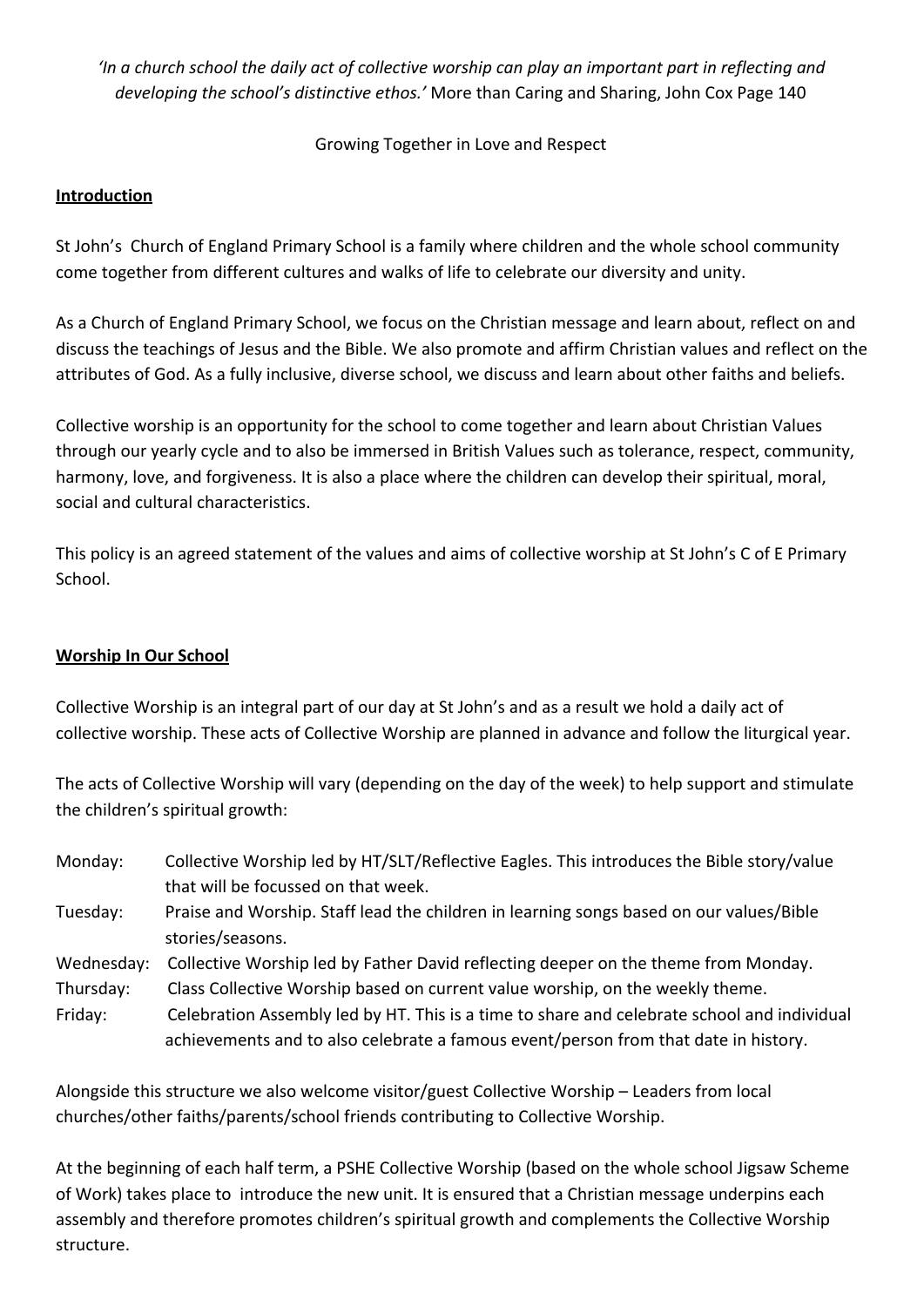Throughout the year, we will also recognise and celebrate key days for example St George's Day and Remembrance Day. There will also be special subject assemblies for example Friendship week, Road Safety Week, Online Safety Week.

We also participate in and celebrate the major Christian festivals throughout the year. These include Advent, Christmas, Lent (which itself includes Ash Wednesday, Holy Week/ Easter), and Harvest. For Harvest, Remembrance, Christmas and Easter we have special celebratory services at St John's Church where parents/carers are invited to join us.

Daily prayers are performed at the start and end of the day in classes and a whole school Grace at lunchtime.

### **Themes of Worship**

Throughout the school year, our themes of worship incorporate two main strands:

- 1. The current cycle in the liturgical year of the Church; and
- 2. Reflection of the children's everyday experiences and what the Bible says about different issues.

Through this, the children gain a good understanding of the liturgical year and Church traditions as they journey through the life of Christ from birth to resurrection. Additionally, through interactive acts of worship, issues such as bullying, right and wrong, making the right choices and respect are explored and discussed through the teachings from the Bible. These acts encourage the children to reflect upon a range of spiritual and moral issues appropriate to their experiences. Outside speakers are also invited in to talk to the children on a variety of issues.

At St John's, we also plan our Collective Worship upon 11 values we believe integral to contributing to the 'whole child'. These values work in tandem with our Mission Statement of 'Growing Together in Love and Respect' enabling our children to grow morally and spiritually. During Collective Worship, children engage with values-based stories and are encouraged to consider how we can live out these values every day.

| Month     | Value                           |
|-----------|---------------------------------|
| September | Growing Together (Co-operation) |
| October   | Thankfulness                    |
| November  | Courage                         |
| December  | Joy (Preparation) ADVENT        |
| January   | Respect                         |
| February  | Love (Compassion)               |
| March     | Lent Forgiveness                |
| April     | <b>Hope EASTER</b>              |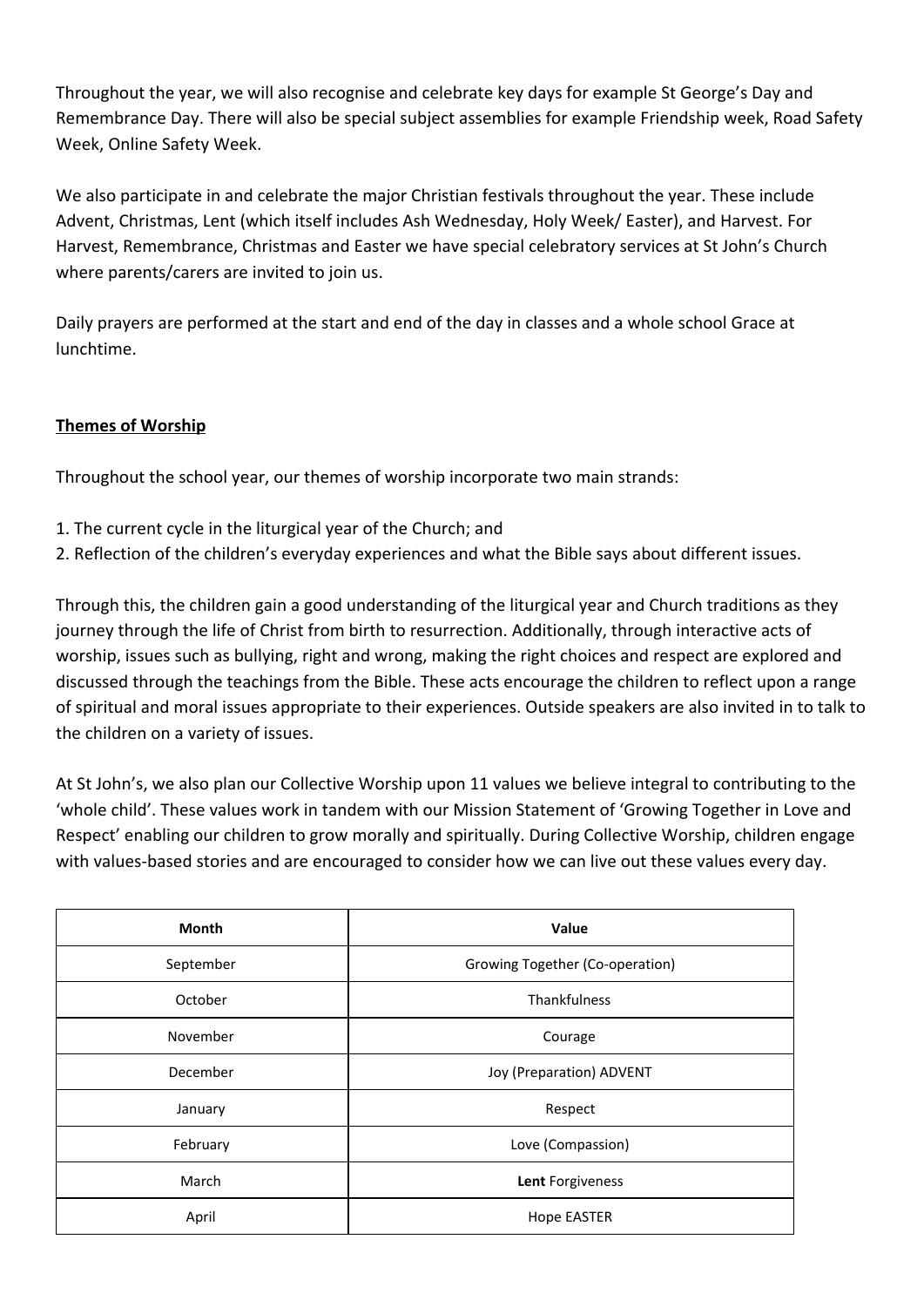| May  | Friendship (Service) |
|------|----------------------|
| June | Peace (and Justice)  |
| July | Wisdom (and Trust)   |

#### **Conducting an Act of Worship**

Lighting of the candle: In the name of the Father, and of the Son and of the Holy Spirit *Thanks be to God* Gathering: May the Lord be with you...*And also with you* May peace be with you...*And also with you* Making special and significant this part of the day through appropriate symbol and ceremony Engaging Using the best available techniques to stimulate interest in the content Responding Ensuring there is time and opportunity for individual, group reflection and thought, so those attending can respond In a variety of ways.

Sending Go in peace, go in love and respect. Go with ….(value) *Thanks be to God* Summarising the worship in a meaningful short message used to create an opportunity for those attending to implement the ideas covered and to conclude the worship

Wherever possible, children take part in the act of worship either independently or alongside the HT, Father David, class teacher or visitor.

During the act of Collective Worship the children are expected to come into the school hall in appropriate silence, whilst music from the composer of the week is played (linked to value/Bible theme if possible). The act of worship is seen as providing a period of calm and reflection within the day, for the whole school (and its wider community when appropriate). A message is delivered, with a story or passage from the Bible shared with the children.

A prayer is shared at the end. This may have been written by a child, or a child might be asked to read it. All the children are invited to join in either by saying "Amen" at the end, or by reflecting on the mood of the assembly through observing the candle. Children are encouraged and challenged to consider how they could live out the message of the worship in their everyday lives. If appropriate, children share their ideas. As they leave Collective Worship in silence, there is further opportunity for reflection as they walk out, again accompanied by music.

#### **Reflections and Prayers**

Children have ongoing opportunities to reflect and pray in the class reflection areas and to place prayers in the class prayer boxes. These prayers may be shared with the class.

Children also have the opportunity for quiet prayer and reflection in the outdoor reflection space and the indoor library reflection space.

In the weekly newsletter a child's prayer is shared as are key features of that week's Collective Worship for the parents to engage with at home.

#### **Aims of our Collective Worship** *Inclusive Invitational Inspirational*

To promote the joy of worship as engaging, inspiring and transformative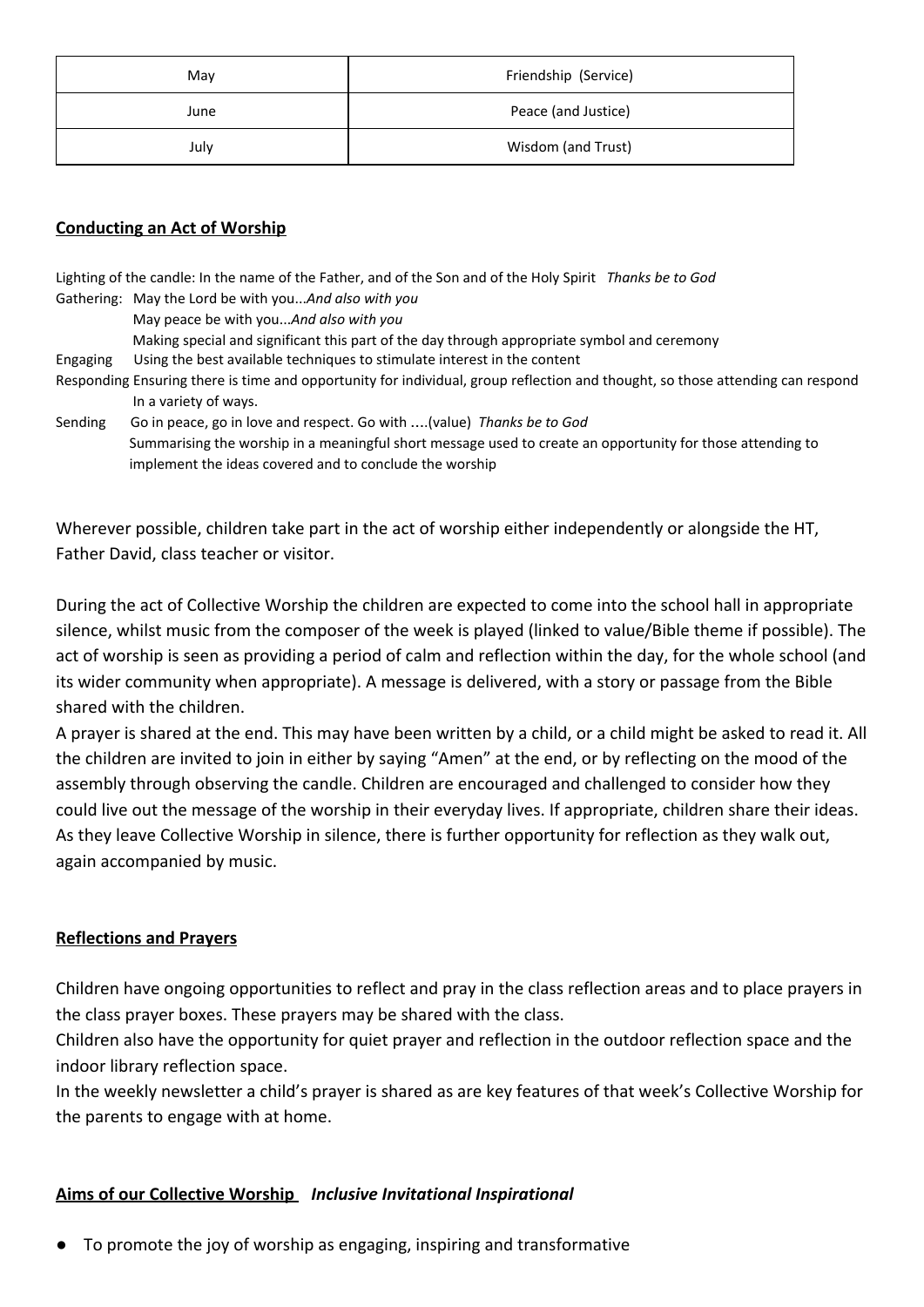- To develop spirituality, morality, social and cultural values.
- Sometimes to provide a peaceful environment enabling stillness, reflection and prayer.
- Sometimes to be noisy and joyous with singing, music, dance, drama etc.
- To give an opportunity to acquire a secure knowledge of the Christian faith as revealed in the Bible.
- To understand, celebrate and develop children's knowledge of Christian beliefs, celebrations, traditions and religious festivals in the Anglican Church's year.
- To appreciate that people, cultures and beliefs differ and to demonstrate respect, tolerance and generosity towards them.
- To develop pupils' sense of self-worth and to provide opportunities to celebrate achievements.
- To develop a caring attitude to others and a sense of community and loyalty.
- To provide opportunities for children to plan, lead, contribute to, monitor and evaluate collective worship.
- To invite clergy of the parish, other lay members of the parish and other Christian and faith leaders in the community to lead worship weekly.

#### **Resources**

Resources for acts of worship are kept in the PPA room and outside the Godly Play room and any interactive media are saved on the Google Drive - Curriculum Space - C of E - Collective Worship. The resources are specifically chosen to deliver the relevant themes from the acts of worship yearly/termly planning. Class teachers may access these at any time to plan and to prepare to lead their act of worship.

#### **Communication**

The weekly school newsletter contains the focus Christian value and information on that weeks collective worship. The newsletter also contains a child's prayer for the week. St John's families are informed and invited to all the key collective worships through the newsletters and via e mails.

#### **Planning for Worship**

The worship plan informs members of staff of the themes for each week and is agreed between the Head teacher and RE/Worship leader and Father Dav

#### **Year 6 Leavers' service**

When we reach this momentous moment in July 2023 a special service for Year 6 leavers will be planned for. The leavers will be invited to "tell their St John's story" and will also be presented with a Bible. They will also be reminded that the Church and the school will continue to be there for them in the years that lie ahead.

#### **Legal status of Collective Worship**

All maintained and independent schools in England must provide a daily act of collective worship. In a Church of England School, worship must be in line with the trust deed of the school and will reflect the traditions of the Church of England (The Established and National Church) and the wider Anglican Tradition.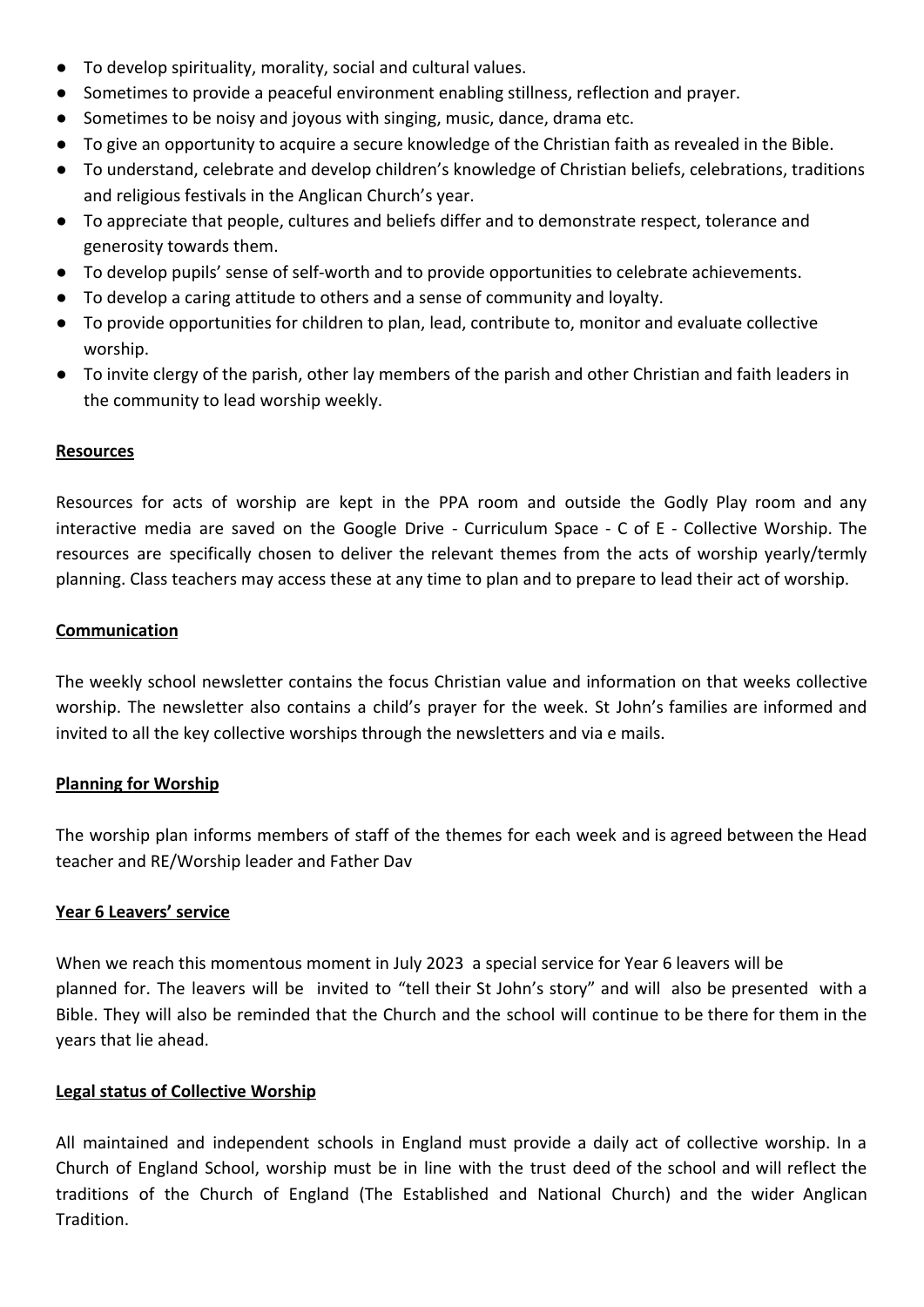#### **Right to withdraw**

Parents have the right to withdraw their child from the daily act of collective worship. Schools must comply with this wish and must ensure a duty of care for pupils who are withdrawn from collective worship. Collective worship guidance is contained in Circular 1/94. The school will respect parental requests and will try to discuss the request to see if an accommodation can be reached and to ensure worship remains inclusive and invitational and open to all members of the school community.

#### **Monitoring and evaluation**

Monitoring and evaluation of collective acts of worship is undertaken on a termly basis by staff or governors. This process supports the school's self-evaluation, is a specific responsibility of the Church and Community governors and is reported to the whole governing body. Pupils are also involved in evaluating collective worship through pupil voice. All leaders of collective worship are asked to evaluate continuously, reflect after every worship, to develop and improve their practice.

#### **Review**

This policy will be reviewed every three years, or earlier if changes are made to the SIAMS Evaluation Schedule.

#### **Appendices**

Appendix 1 – Liturgical colours and seasons of the Church year

Appendix 2 – Collective worship observation form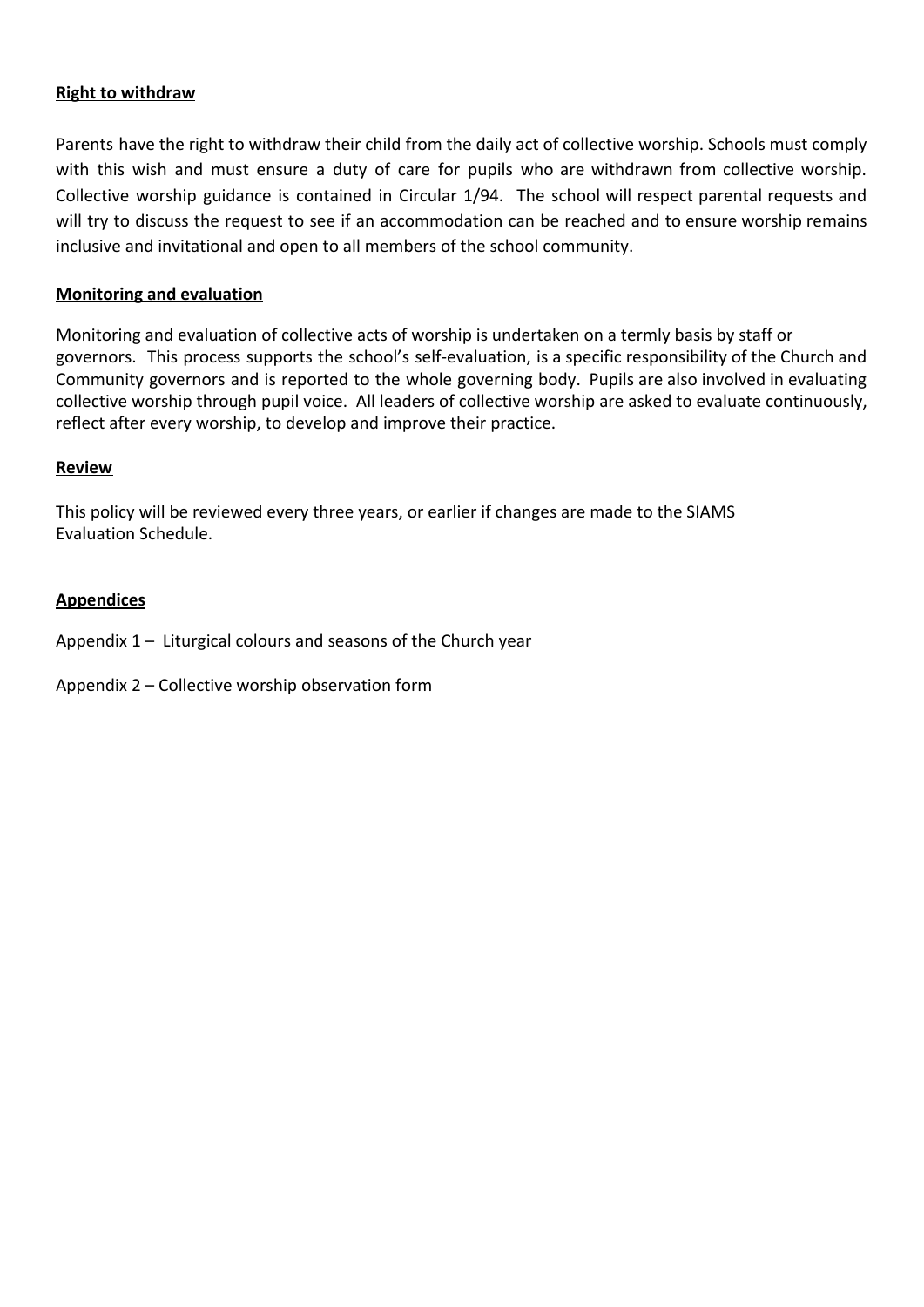

#### **APPENDIX** 1 **- Liturgical Colours and seasons of the Christian year**

| <b>Season</b>        | <b>Liturgical Colour</b> | <b>Description</b>                                                                        |
|----------------------|--------------------------|-------------------------------------------------------------------------------------------|
| Advent               | Purple/Blue              | The period covering the four Sundays before the 25th December:                            |
|                      |                          | Period of expectation and preparation for Christmas.                                      |
| Christmas-tide       | White/Gold               | 25 <sup>th</sup> December to 2 <sup>nd</sup> February - Feast of the Incarnation of Jesus |
| <b>Ordinary Time</b> | Green                    | Green until Shrove Tuesday before Ash Wednesday                                           |
| Lent                 | Purple/Lent Aray         | The 40 days of prayer, penance, fasting & preparation for Easter                          |
| Maundy Thursday      | White                    | The Last Supper and Institution of the Holy Eucharist                                     |
| Good Friday          | Red/Black                | The Crucifixion -                                                                         |
| Easter               | Gold                     | The Resurrection -                                                                        |
| Easter-tide          | White or Gold            | Easter Day until Pentecost                                                                |
| Pentecost            | Red                      | 50 Days after Easter - Gift of the Holy Spirit to all people                              |
| Trinity              | Gold/White               | The Doctrine of One God - Father, Son and Holy Spirit                                     |
| <b>Ordinary Time</b> | Green                    | From Holy Trinity to Christ the King                                                      |
| Christ the King      | White/Gold               | Marks the end of the Church year until Advent commences                                   |
|                      | Purple                   | Penitence, preparation                                                                    |
| Meaning of the       | White or Gold            | Joy, purity, innocence, Saints who are not martyrs                                        |
|                      |                          |                                                                                           |
| colours              | Red                      | Fire & Blood, therefore Holy Spirit and Martyrdom                                         |
|                      | Green                    | Growth                                                                                    |
|                      |                          |                                                                                           |
| In some places       | Blue                     | The Blessed Virgin Mary                                                                   |
|                      | Rose Pink                | Mothering Sunday ( $4th$ in Lent) and $3rd$ in Advent                                     |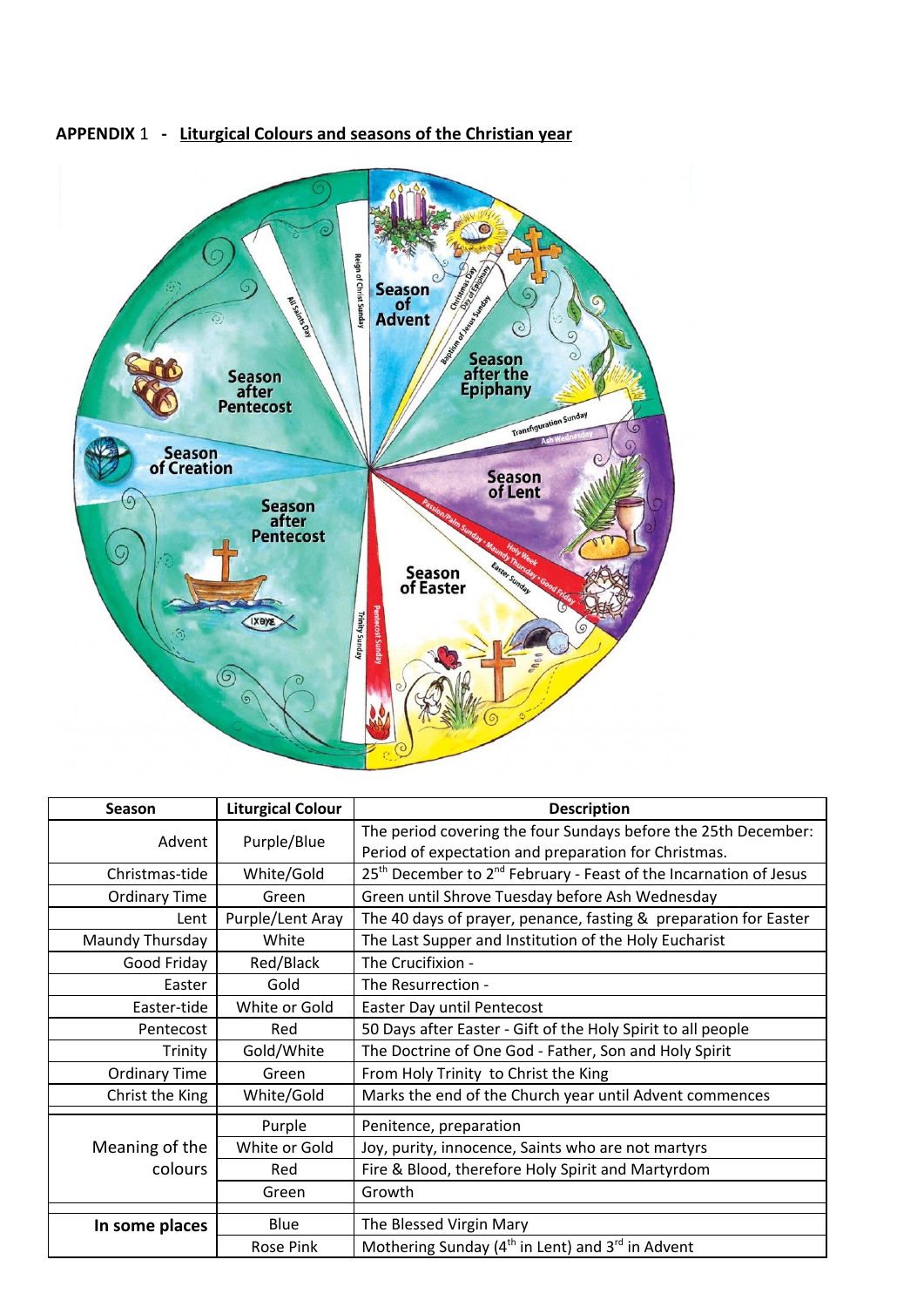# **APPENDIX 2 - Collective worship observation form**

| Collective worship in Church of England Schools should at its simplest create a time and space where we ca<br>come closer to God and God can come closer to us. |                                                            |                |  |  |  |
|-----------------------------------------------------------------------------------------------------------------------------------------------------------------|------------------------------------------------------------|----------------|--|--|--|
| <b>CRITERIA</b>                                                                                                                                                 | <b>ASPECT</b>                                              | <b>COMMENT</b> |  |  |  |
|                                                                                                                                                                 | Is there a real sense of a                                 |                |  |  |  |
|                                                                                                                                                                 | marking the start of a very                                |                |  |  |  |
| Central                                                                                                                                                         | special time in the school day?                            |                |  |  |  |
| <b>Attribute 1</b>                                                                                                                                              |                                                            |                |  |  |  |
|                                                                                                                                                                 | Immediate impact, relevant,                                |                |  |  |  |
| <b>Gathering</b>                                                                                                                                                | welcoming, stimulates interest                             |                |  |  |  |
|                                                                                                                                                                 | or dull, uninteresting, lacks                              |                |  |  |  |
|                                                                                                                                                                 | focus.                                                     |                |  |  |  |
|                                                                                                                                                                 | Does the worship leader                                    |                |  |  |  |
|                                                                                                                                                                 | capture the attention of the<br>children and staff so they |                |  |  |  |
|                                                                                                                                                                 | become actively engaged in                                 |                |  |  |  |
| <b>Central</b>                                                                                                                                                  | the content?                                               |                |  |  |  |
| attribute 2                                                                                                                                                     |                                                            |                |  |  |  |
|                                                                                                                                                                 | Excellent - well expressed,                                |                |  |  |  |
| <b>Engaging</b>                                                                                                                                                 | stimulating or poor                                        |                |  |  |  |
|                                                                                                                                                                 | communicator                                               |                |  |  |  |
|                                                                                                                                                                 |                                                            |                |  |  |  |
|                                                                                                                                                                 | Convincing, enthusiastic,                                  |                |  |  |  |
|                                                                                                                                                                 | warm or lack of rapport.                                   |                |  |  |  |
|                                                                                                                                                                 |                                                            |                |  |  |  |
| <b>Central</b>                                                                                                                                                  | Does the leader allow for a                                |                |  |  |  |
| attribute 3                                                                                                                                                     | response from the children                                 |                |  |  |  |
|                                                                                                                                                                 | and adults - whether active or                             |                |  |  |  |
| <b>Responding</b>                                                                                                                                               | passive, noisy or quiet?                                   |                |  |  |  |
|                                                                                                                                                                 |                                                            |                |  |  |  |
|                                                                                                                                                                 | Does the leader send us out                                |                |  |  |  |
|                                                                                                                                                                 | with a clear "thought for the                              |                |  |  |  |
|                                                                                                                                                                 | day" something that changes                                |                |  |  |  |
| <b>Central</b>                                                                                                                                                  | our behaviour in some way?                                 |                |  |  |  |
| attribute 4                                                                                                                                                     |                                                            |                |  |  |  |
| <b>Sending</b>                                                                                                                                                  | Clear summary, learners given                              |                |  |  |  |
|                                                                                                                                                                 | opportunity to reflect or                                  |                |  |  |  |
|                                                                                                                                                                 | unclear what the message                                   |                |  |  |  |
|                                                                                                                                                                 | was.                                                       |                |  |  |  |
|                                                                                                                                                                 | Clear Christian / Biblical                                 | In addition    |  |  |  |
|                                                                                                                                                                 | content and teaching.                                      |                |  |  |  |
| <b>Content</b>                                                                                                                                                  |                                                            |                |  |  |  |
|                                                                                                                                                                 | Woolly, lack of structure,                                 |                |  |  |  |
|                                                                                                                                                                 | largely secular.                                           |                |  |  |  |
|                                                                                                                                                                 |                                                            |                |  |  |  |
|                                                                                                                                                                 |                                                            |                |  |  |  |
| <b>Summary</b>                                                                                                                                                  |                                                            |                |  |  |  |
|                                                                                                                                                                 |                                                            |                |  |  |  |
|                                                                                                                                                                 |                                                            |                |  |  |  |

Worship Theme: \_\_\_\_\_\_\_\_\_\_\_\_\_\_\_\_\_\_\_\_\_\_\_\_\_\_\_\_\_ Time Allocation: \_\_\_\_\_\_\_\_\_\_\_\_\_\_\_\_\_ minutes Collective worship in Church of England Schools should at its simplest create a time and space where we can